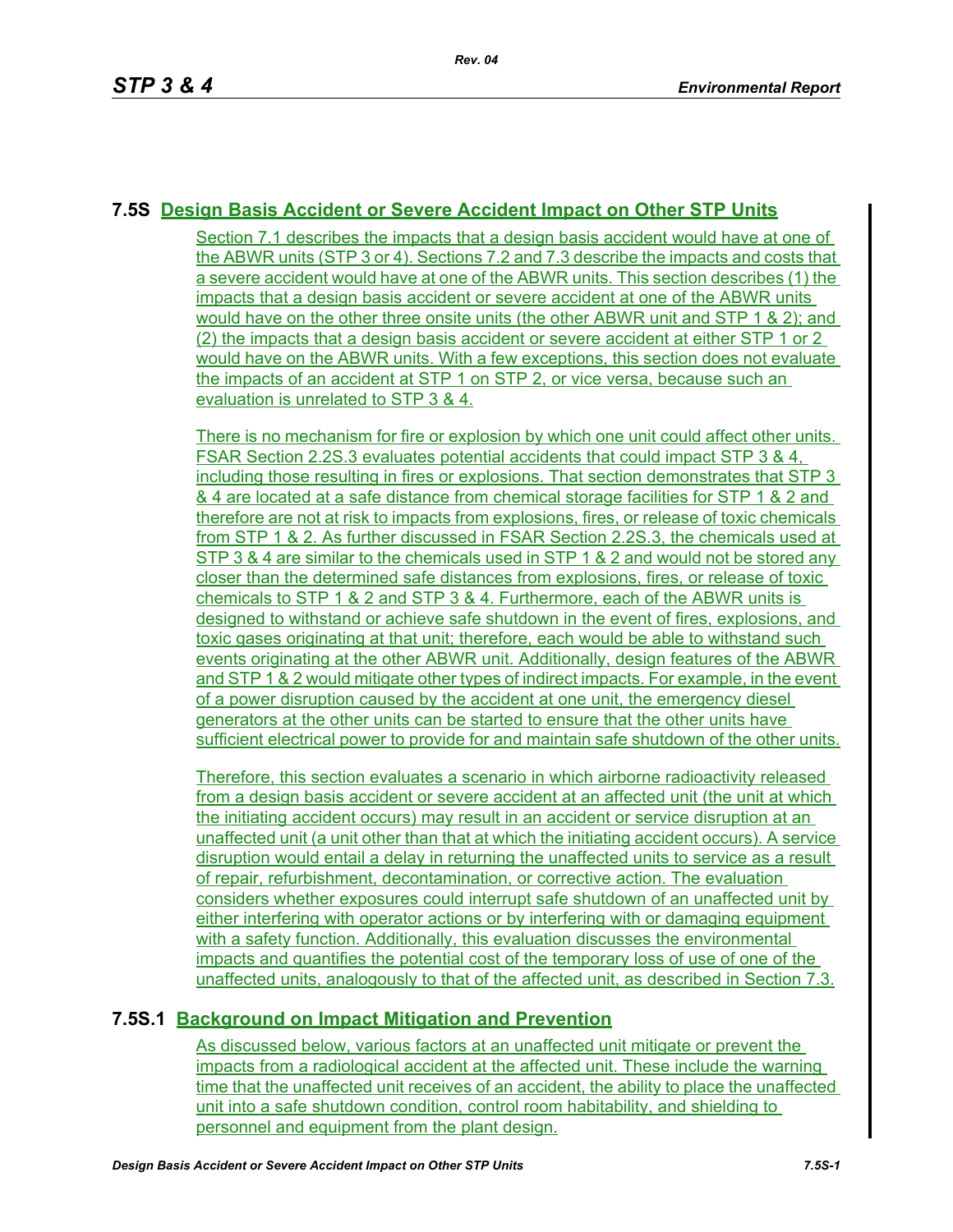Plant design and procedures provide protection for operators. Control room habitability systems are designed to protect the control room during an accident and include missile protection, radiation shielding, radiation monitoring, air filtration and ventilation systems, and fire protection. 10CFR50, Appendix A, General Design Criterion (GDC) 19 specifies a 5 rem control room operator dose limit for releases from a design basis accident at that unit. If this dose were to be exceeded within the control room during a severe accident, operators could be protected with additional measures, such as donning a SCBA (self contained breathing apparatus) and limiting exposure time. Additionally, once a plant is shut down, stable, and in long term decay heat removal, operator action is not continually necessary to maintain the plant in a safe shutdown condition. Once a stable cool down rate has been established, operator adjustments are no longer required to maintain the plant in a stable safe shutdown condition. Therefore, at that time, the operators could be evacuated from the control room if necessary.

An important factor in mitigating and preventing major impacts at an unaffected unit is the warning time that an operator of that unit receives of an accident at the affected unit. With sufficient warning time prior to radioactive releases from the affected unit, the unaffected units can be put into a safe shutdown mode. Additionally, in the event of a design basis accident or severe accident, non-essential site personnel could be evacuated in keeping with site emergency procedures.

A unit can be put into a hot shutdown condition, in which the reactor is completely shutdown, within minutes. Cooling operations can be commenced shortly after hot shutdown. After about 3 hours, the reactor will be in a stable long-term decay heat removal condition. Once long term decay heat removal is established the operations staff will adjust the cooling systems to establish a stable cool down rate. After that time, operator action is not necessary to maintain the plant in a safe shutdown condition. If the time increment between the onset of the accident and the airborne radioactivity release at the affected unit is longer than the time it takes to place the reactor into a stable long-term decay heat removal condition (approximately 3 hours), then there would be no impact on safe shutdown of an unaffected unit. Once the unaffected units are in safe shutdown, a release from the affected unit would not adversely impact maintenance of that safe shutdown condition because, as described below, the equipment can withstand the doses associated with the release without loss of safety function.

Equipment can inherently withstand large radiation doses from an accident, and plant design features, such as shielding, provide additional protection. For example, the concrete of the containment structure provides substantial shielding and the containment is sealed, thus preventing the intrusion of airborne radioactivity to equipment within containment. The concrete in other concrete buildings also would provide some shielding to equipment. Equipment can also withstand the release of radioactive material from accidents. For example, FSAR Section 2.2S.3.1.7 explains that safety-related structures, systems, and components for the ABWR are designed to withstand the effects of radiological events and the consequential releases from design basis accidents.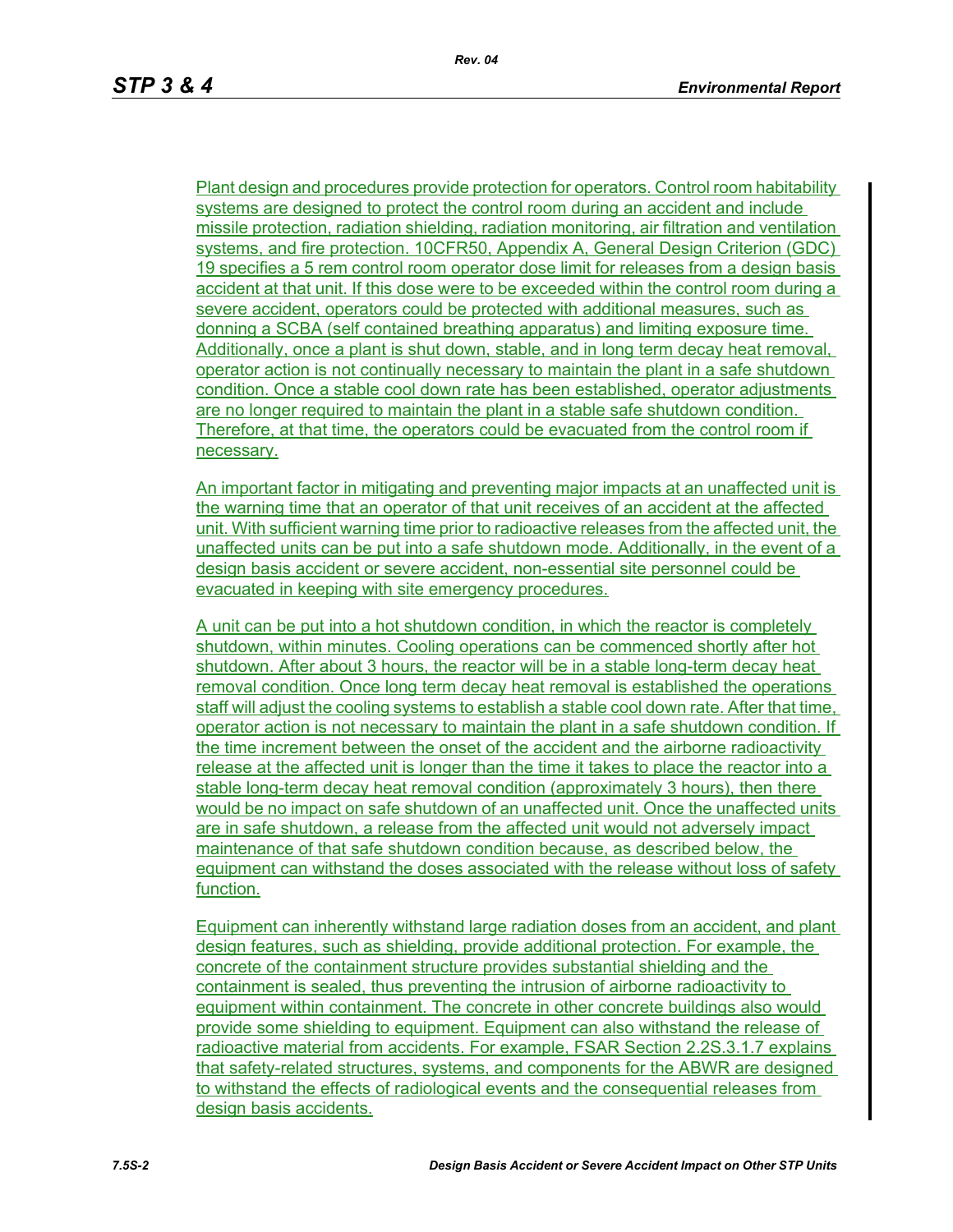Section 7.5S.4 below discusses the expected doses at the exterior of the unaffected units resulting from the evaluated accidents, and demonstrates that the structures and equipment in the unaffected units would still be able to perform their safety function given such doses.

## **7.5S.2 Evaluation of Impacts of Design Basis Accidents on Safe Shutdown of Other Units**

## **Design Basis Accidents Originating in STP 3 or 4**

Section 7.1 provides STP 3 & 4 Exclusion Area Boundary doses that would result from design basis accidents at either STP 3 or 4. FSAR Section 15.6 demonstrates that doses in the control room would be within the regulatory limit of 5 rem during a design basis accident at that same unit. The dose at the control room of the unaffected ABWR would also be within the regulatory limit of 5 rem during a design basis accident at the affected ABWR unit because the design and protection of the control rooms are identical. The control room dose at STP 1 & 2 would be similar in magnitude to the doses experienced at the unaffected ABWR unit control room because of the protection of the control room habitability systems at STP 1 & 2, which are required to satisfy the requirements of GDC 19 similar to STP 3 & 4. In fact, the doses would likely be less due to the larger distance between the affected unit and STP 1 & 2 than the affected unit and the other ABWR. Therefore, the doses experienced at the control rooms of STP 1 & 2 or the unaffected ABWR unit from a design basis accident at either STP 3 or 4 would not prevent the operators from completing safe shutdown of the unaffected units.

As discussed below in Section 7.5S.4, equipment can withstand severe accident doses without loss of function. Therefore, a design basis accident at STP 3 or 4 would not have an impact on the safe shutdown of STP 1 & 2 and the other ABWR unit.

## **Design Basis Accidents Originating in STP 1 or 2**

As described in FSAR Section 2.2S.3.1.7, radiological releases from a design basis accident at STP 1 & 2 would not threaten the safety of STP 3 & 4. As noted previously, control room habitability systems can detect and protect control room personnel from airborne radioactivity. Therefore, a design basis accident at STP 1 or 2 would not cause the operators at STP 3 & 4 to exceed the 5 rem limit in GDC 19 and would not prevent the operators from completing safe shutdown of the ABWR units.

FSAR Section 2.2S.3.1.7 also states that safety related structures, systems, and components for the ABWR have been designed to withstand the effects of airborne releases from a design basis accident at the ABWR that would bound the airborne release from either STP 1 or 2. Therefore, a design basis accident at STP 1 or 2 would not have an impact on the safe shutdown of STP 3 & 4.

In summary, a design basis accident at any affected unit would not impact the safe shutdown of an evaluated unaffected unit.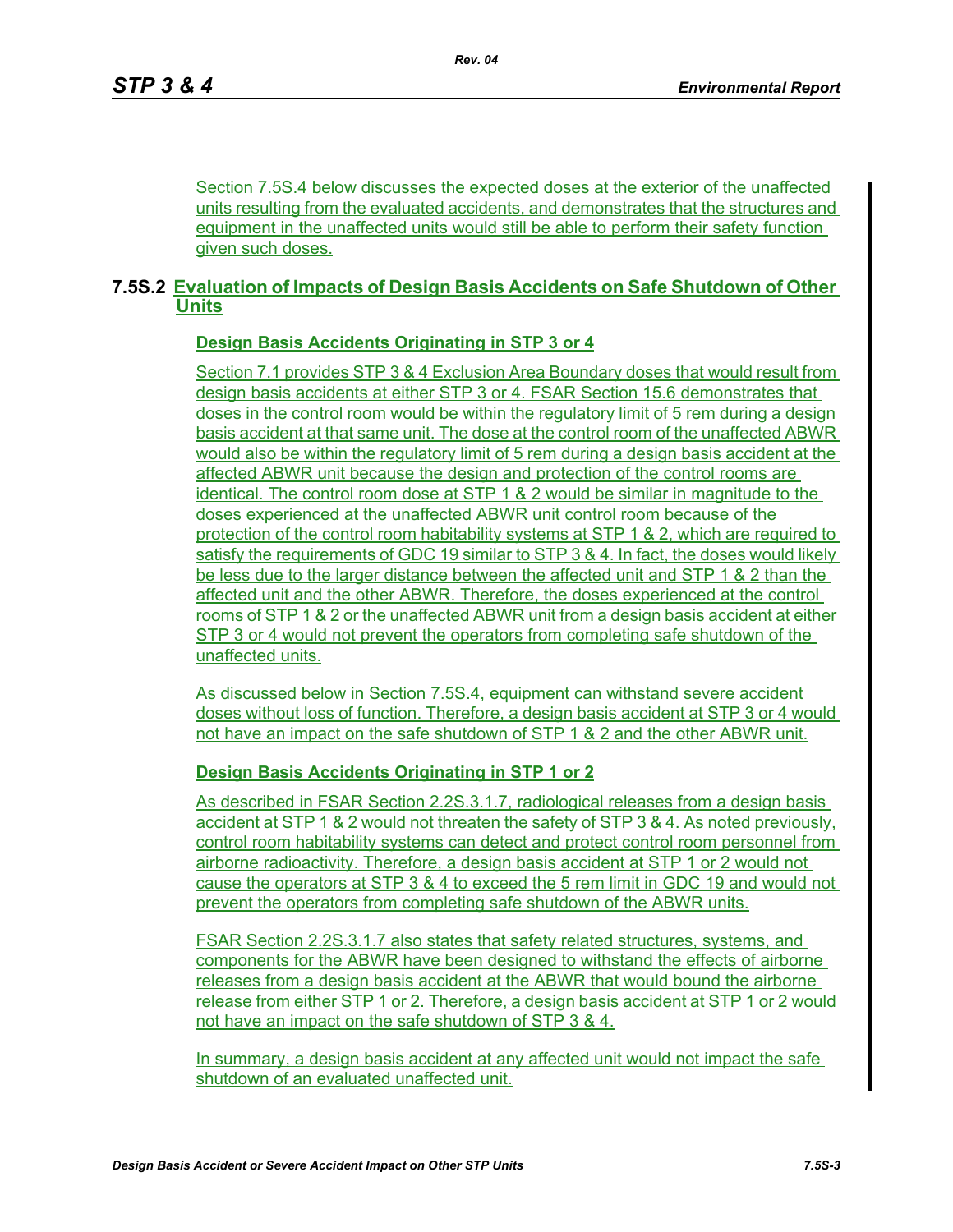## **7.5S.3 Evaluation of Impacts of Severe Accidents on Safe Shutdown of Other Units**

### **Severe Accidents Originating in STP 3 or 4**

Section 7.2 describes the offsite dose and cost risks that could accompany a severe accident at either STP 3 or 4. A number of accident sequences, each of which represents a broader family of accidents, are analyzed for such an accident class. For the ABWR, ten accident sequences are analyzed for internally initiated events. The sum of the frequencies of occurrence for each of the ten accident sequences, which are shown in Table 7.2-1, is the core damage frequency (CDF). The CDF of an ABWR for internal events is 1.6  $\times$ 10<sup>- $\angle$ </sup> per year.

However, not all core damage events result in a large release (i.e., the containment is able to prevent the release of significant amounts of radioactivity to the environment). Absent a large release, there would be no impact on the safe shutdown of the unaffected units. In general, the large release frequency (LRF) for the ABWR for internal events is about  $2.2 \times 10^{-8}$  per year. Furthermore, most of the LRF consists of a release which has been scrubbed by the suppression pool water and passes through the Containment Overpressure Protection System. The LRF for a release that has not been scrubbed is 1.0 x 10 $\frac{9}{2}$  per year.

Externally initiated events, and their associated small contribution to risk, are described in FSAR Section 19.4 and 19.6, which in turn incorporate by reference the associated sections of the ABWR DCD. As stated in the Final Safety Evaluation Report for the ABWR (NUREG-1503):

> Although direct comparison of external-event results to [the Commission's safety goals] is not possible, the ABWR design has significant margins above the design bases for seismic, fire, and internal flood-initiating events and, where computed, has low estimated core damage frequencies from these bounding analyses. The staff believes that the ABWR design meets the Commission's safety goals.

As discussed previously, operators with sufficient warning of an accident at an affected unit can safely shutdown an unaffected unit. The time increment from general emergency warning time until the first release of radioactivity to the environment for all ten accident sequences is greater than the time required to put an unaffected unit into a stable long-term decay heat removal condition. Therefore, any doses experienced at the control rooms of STP 1 & 2 or the unaffected ABWR unit from a severe accident at either STP 3 or 4 would not prevent the operators from completing safe shutdown of the unaffected units. Additionally, as discussed below in Section 7.5S.4, equipment can withstand the bounding radiation dose from a severe accident without loss of function.

**Severe Accidents Originating in STP 1 or 2**

A similar analysis of representative accident sequences was performed for STP 1 & 2. Nine representative sequences were analyzed, with a total CDF of  $1.0x10^{-5}$  per year and a Large Early Release Frequency (LERF) of  $6.1x10^{-7}$  per year for internal and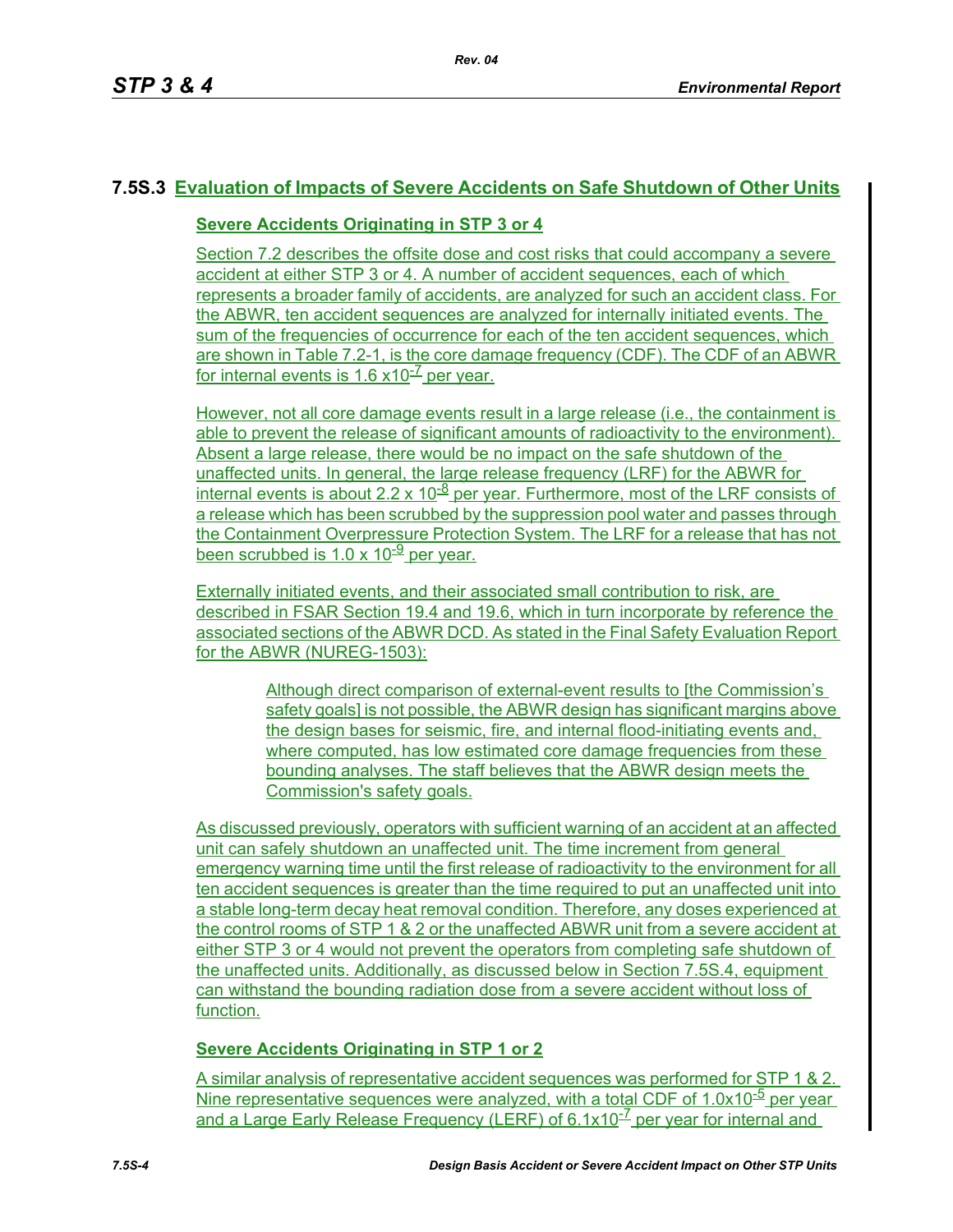external events. The time increment from general emergency warning time until the first release of radioactivity to the environment for all nine representative sequences is greater than the time required to put an unaffected unit into a stable long-term decay heat removal condition. Therefore, any doses experienced at the control rooms of STP 3 or 4 from a severe accident at either STP 1 or 2 would not prevent the operators from completing safe shutdown of the unaffected ABWR units. Additionally, as discussed below in Section 7.5S.4, equipment can withstand the bounding radiation dose from a severe accident without loss of function.

In summary, a severe accident at any affected unit would not impact the safe shutdown of an evaluated unaffected unit.

#### **7.5S.4 Evaluation of Impacts of Design Basis Accidents and Severe Accidents on Equipment Function**

Equipment at the unaffected units would continue to function under the accident scenario considered above in Sections 7.5S.2 and 7.5S.3 that results in the highest radiation dose. The accident with the highest radiation dose is an Induced Steam Generator Tube Rupture (ISGTR) at STP 1 or 2, which is characterized by a low CDF of 6.1 $x10^{-7}$  per year.

The ISGTR is initiated by a loss of offsite power (LOOP) that is not recoverable prior to fuel damage in the affected unit. All emergency diesel generators are assumed to also fail and are not able to be recovered. The turbine driven auxiliary feedwater pump likewise is assumed to fail and is also not able to be recovered.

Exposures at an unaffected ABWR unit resulting from severe accident releases from this accident sequence were calculated using the MACCS2 code. That code is described in Section 7.2, and was used there to calculate offsite dose and cost risks from severe accidents. Only the code's early release phase was exercised for this analysis, i.e., short-term doses to personnel and equipment during the release plume passage were calculated. This is the period of concern relative to safe shutdown of the unaffected units and onsite contamination.

The STP 1 & 2 ISGTR accident sequence results in an estimated worst case dose at STP 3 & 4 of up to 2,500 rad to air. This calculated exposure is without any shielding, and is cumulative over the entire duration of the early airborne releases. The meteorology is also conservatively assumed to be at the 95% level, meaning that 95% of the time actual weather conditions would lead to less exposure at that location.

Equipment at the unaffected units can withstand this bounding radiation dose and continue to properly function. As discussed in the STP 1 & 2 Design Criteria for Equipment Qualification Program (Reference 7.5S-1), an environment with exposures of less than  $1x10<sup>5</sup>$  rad is considered to be a mild environment and does not require any special qualification requirements to ensure equipment function. Thus, equipment installed at the STP units can withstand  $1x10<sup>5</sup>$  rad of radiation exposure without any impact on equipment functionality. As discussed above, the bounding radiation dose for the evaluated accidents is 2,500 rad, which is significantly less than the radiation level that would impact equipment functionality. Therefore, all equipment necessary to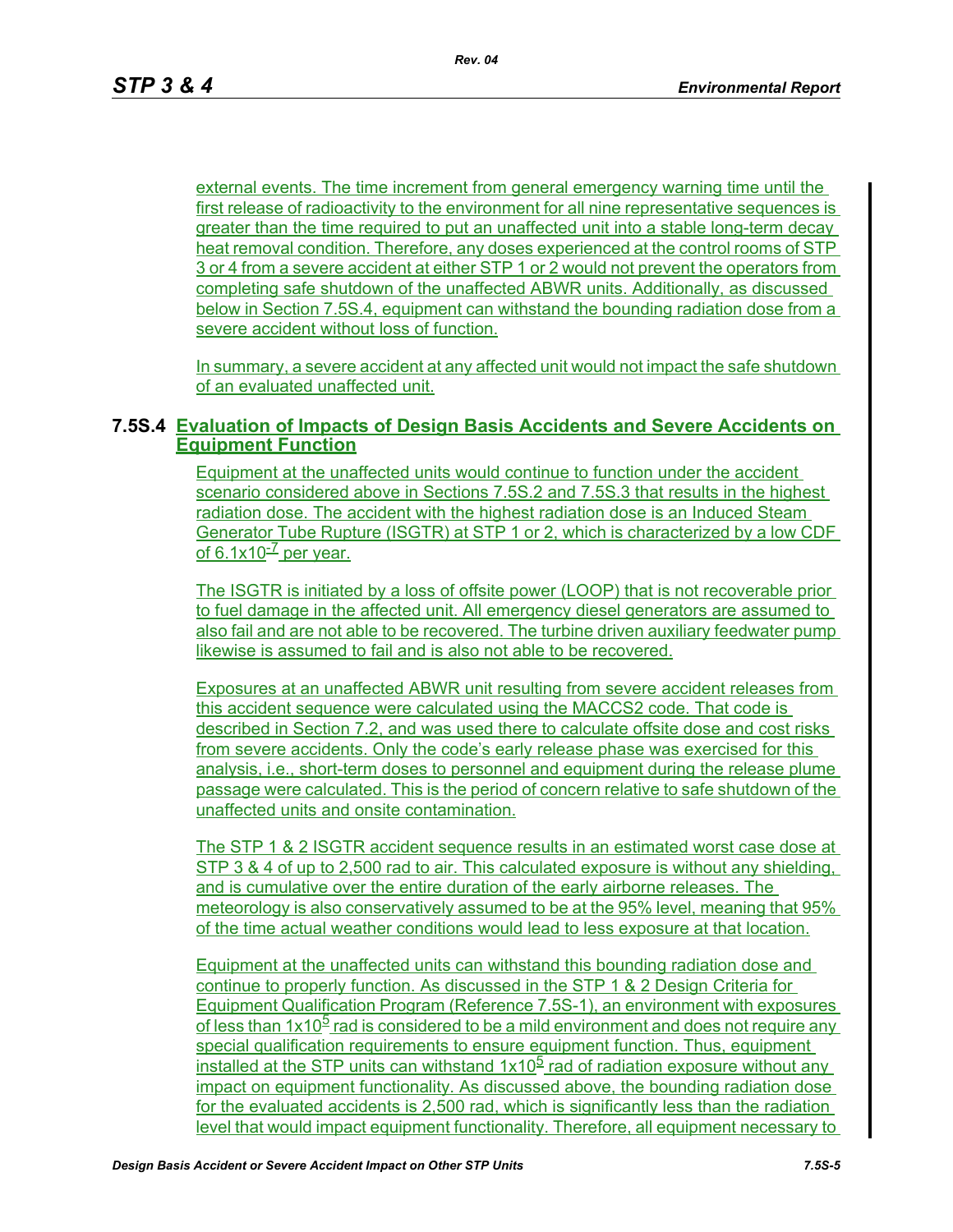complete safe shutdown of the unaffected units would be able to operate as designed without any degradation to its functional capabilities for the exposure levels associated with the airborne release from the accidents evaluated above.

## **7.5S.5 Economic Impacts of a Temporary Shutdown of the Unaffected Units**

The potential economic impacts from an accident at an affected unit on an unaffected unit are quantified by monetizing the onsite exposure and cleanup costs at the unaffected units together with replacement power costs from an outage at the unaffected units. The calculations are analogous to those in Section 7.3 (using the same methodology as described there unless otherwise noted) for an accident and attendant impacts from a single affected unit.

The principal inputs to the analysis are the severe accident CDF, the outage period of the other site units, and the economic discount rate (7 percent and 3 percent are NRC precedents established by NUREG/BR-0184). With these inputs, monetized impacts per unaffected unit are presented in Tables 7.5S-1 and 7.5S-2 for an event at one of the existing units (STP 1 & 2) and at one of the ABWR units (STP 3 & 4), respectively. A design basis accident would have much lower releases associated with the accident compared to a severe accident, resulting in much lower contamination levels that would be bounded by the evaluation for a severe accident. Therefore, only the severe accident CDFs were considered to produce a long term outage period from the associated cleanup and refurbishment of equipment.

Unlike in Section 7.3, where an accident at one unit could result in offsite impacts due to radiation releases from that unit, no releases or offsite impacts would result from the unaffected units. In order to determine the economic impact of a temporary shutdown in the unaffected units, the methodology used for the affected unit is conservatively applied here to all unaffected units.

The onsite cleanup cost includes cleanup and decontamination of the unaffected units. The cleanup of these units, unlike for the affected unit (as analyzed in Section 7.3), is based on recovering the units for restart. Recoverable cleanup costs have been estimated as 30% of the non-recoverable cleanup costs (as included in the Section 7.3 initiating unit costs) for BWR units (STP 3 & 4) and 26% for PWR units (STP 1 & 2) (Reference 7.5S-2); 30% is conservatively used here for all units. Those costs are based on cleanup of a small LOCA (loss of cooling accident) which results in a moderately contaminated containment building; applying these costs to units which would not have internal releases but instead can be contaminated by external releases from the initiating unit is conservative.

It is expected that the unaffected units could be restarted within months. However, it took 6 years to restart Three Mile Island Unit 1 (TMI-1) after the accident at TMI-2. It should be noted that cleanup and refurbishment were not the driving actions for the restart delay. Instead, the restart awaited application and approval of lessons learned from the TMI-2 accident. This analysis assumes that the unaffected unit with the same design of the affected unit would be shutdown for 6 years for cleanup, refurbishment, and application and approval of lessons learned. The analysis assumes that the other two unaffected units would be shutdown for 2 years for cleanup and refurbishment.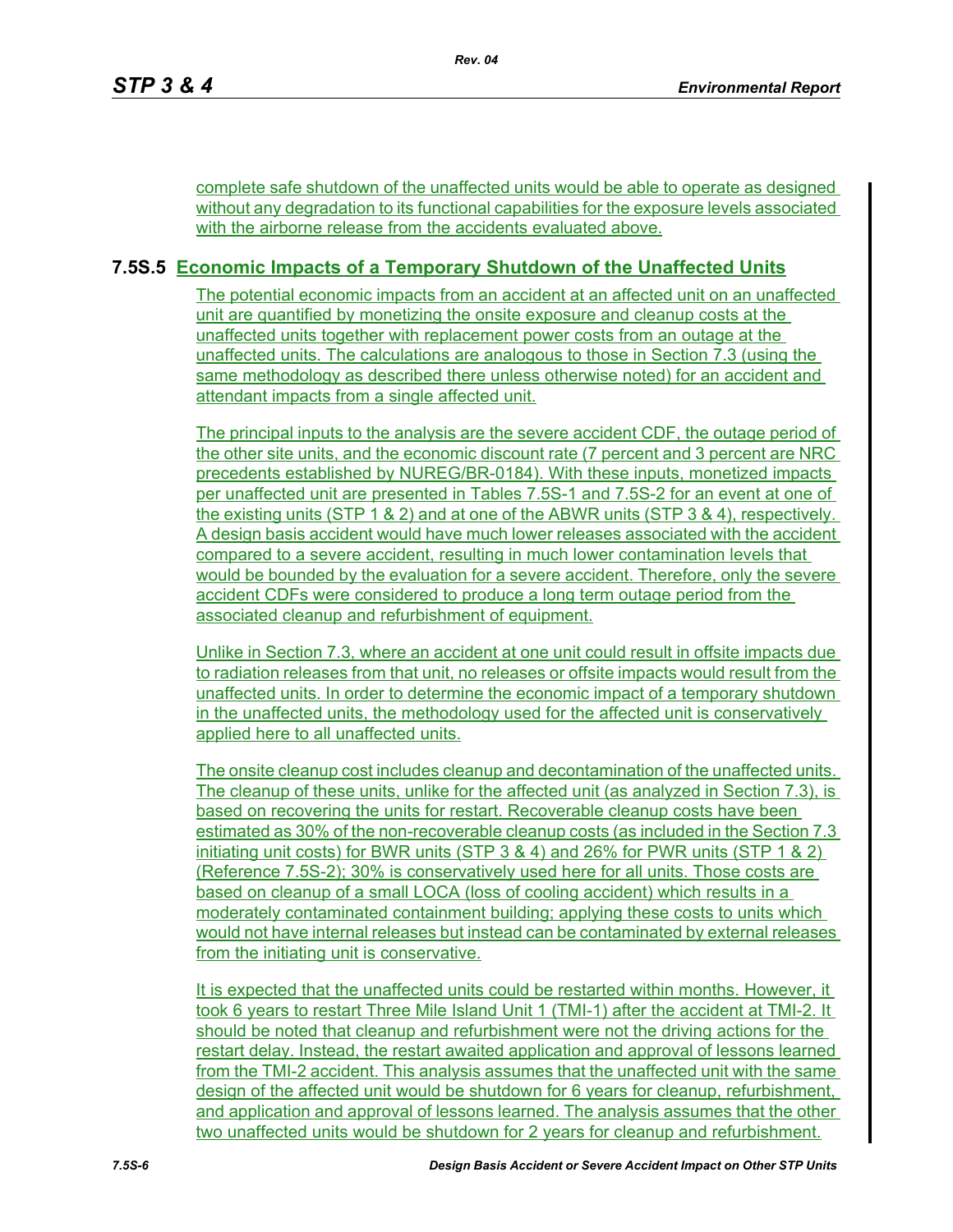The cost of repairs and refurbishment at the unaffected units was estimated at \$1,400 per hour of outage duration, which is \$1,000 per hour escalated to the calculation basis year (Reference 7.5S-2), and is included in the onsite cleanup cost. If Tables 7.5S-1 and 2 were based on 6 months of outage rather than 6 years, the total costs would be 40-45% (depending on discount rate) of those indicated in the tables. Almost all of that decrease would be due to the decrease in replacement power cost.

NRC suggests that a typical short-term replacement power cost (i.e., power plant that will be restarted) for a 910 MWe power plant is \$310,000 per day (Reference 7.5S-2). That value, scaled to the STP power levels, replaced the present value in the replacement power cost calculation of Section 7.3 for this analysis.

The monetized impacts for an accident at STP 3 or 4 affecting another unit are very low, as shown in Table 7.5S-2. The cost at a 7 percent discount rate at the other ABWR unit would be approximately \$3,000 and the cost at STP 1 or 2 would be approximately \$1,800 per unit. Even at a 3 percent discount rate, the cost at the other ABWR unit would be approximately \$4,500 and the cost at STP 1 or 2 would be approximately \$3,000 per unit. These costs are less than half of the costs of an accident at the affected unit. The Section 7.3 conclusion that there is no cost-effective ABWR operation design change holds for the mitigation of impacts at other site units.

The monetized risk-based impacts from an accident at STP 1 or 2 on the ABWR units are larger than the impacts from an ABWR initiated accident case, due to the larger CDF of the existing units. The monetized impact cost to an ABWR unit from a large severe accident release at one of the existing units is shown in Table 7.5S-1. The cost at a 7 percent discount rate at the ABWR units would be approximately \$110,000 per unit, and at a 3 percent discount rate would be approximately \$170,000 per unit. None of the severe accident mitigation design alternatives considered for the ABWR would be cost effective and mitigate the potential impacts (contamination and down time) from a large release severe accident at the existing units (Reference 7.5S-3).

## **7.5S.6 Conclusions**

As demonstrated above, a design basis accident or a severe accident at the affected unit would not prevent the unaffected units from safely shutting down. Additionally, all equipment necessary to complete safe shutdown of the unaffected units would be able to operate as designed without any degradation to its functional capabilities for the exposure levels associated with the airborne release from the accidents evaluated. Therefore, the accident scenarios would not result in any incremental environmental impacts attributable to the unaffected units beyond those evaluated in Sections 7.1 and 7.2.

Furthermore, even if it is arbitrarily postulated that a severe accident in the affected unit could cause a simultaneous severe accident in each of the unaffected units, the cumulative environmental impacts would still be SMALL. In such a scenario, the releases of radioactivity from all four units would be approximately four times the release from an individual unit. However, even if the environmental impacts (risks) discussed in Section 7.2.4 for an accident originating in one of the ABWR units were to be multiplied by a factor of four, the environmental risks would still be insignificant.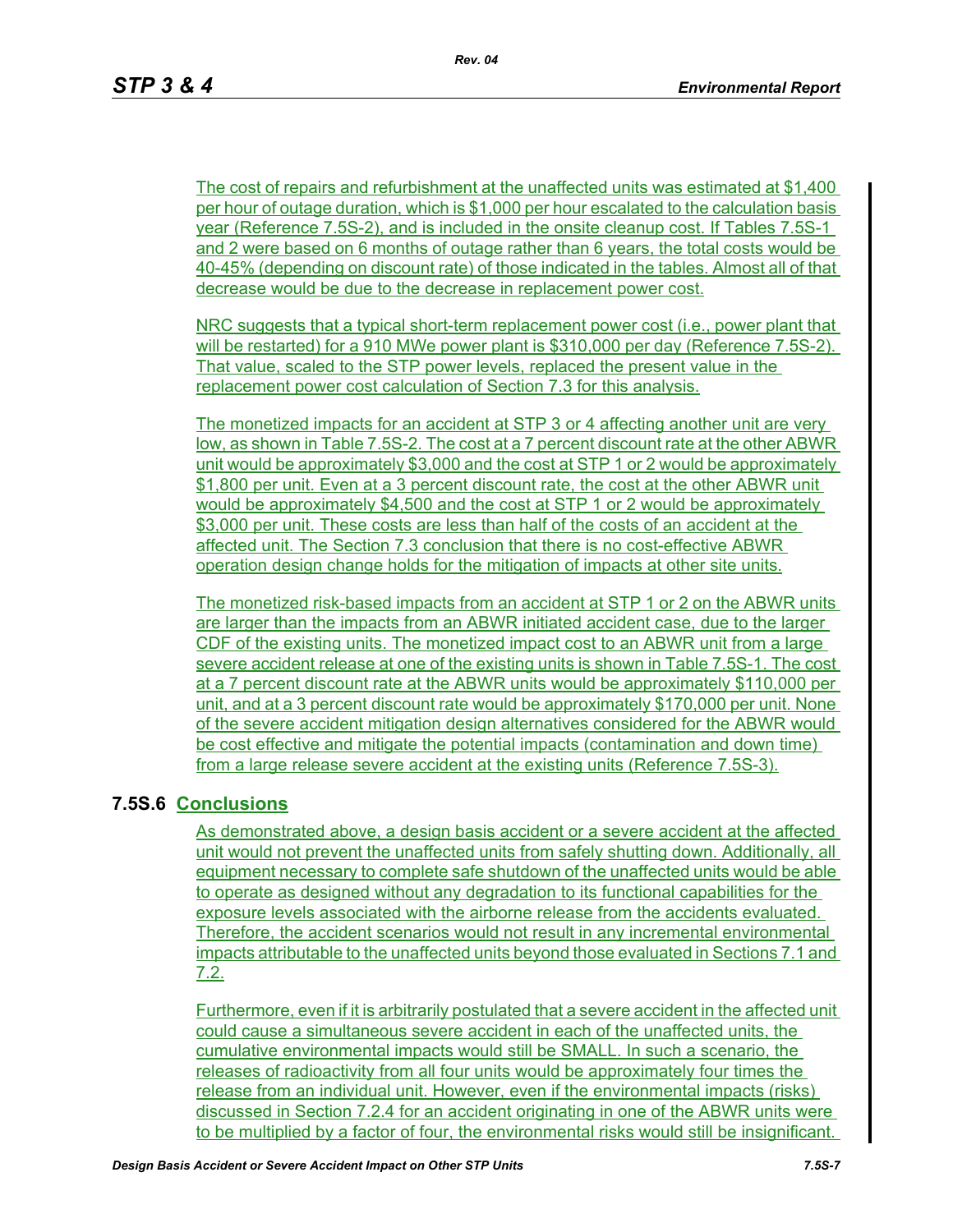For example, the cumulative risk from all four units would be about 0.017 personrem/year (i.e., 4 x 0.0043 person-rem per reactor year), which is more than a factor of ten less than the cumulative dose risk from normal operation (about 0.5 person-rem per reactor year). Furthermore, the risk of cancer from such an accident scenario would be about 0.0044% of the background risk (i.e., four times 0.0011% of the background risk). This value is well below the 0.1% value specified in the Commission's Safety Goal Policy Statement.

As discussed in Section 7.5S.3, the LERF for Units 1 and 2 is approximately 30 times greater than the LRF for Units 3 and 4. However, even if the risk-based values in the previous paragraph were to be multiplied by a factor of 30, the resulting dose risk would be equivalent to the cumulative dose risk from normal operation and the resulting cancer risk would be equivalent to the Commission's Safety Goal. Therefore, the environmental impact from such a scenario would be SMALL.

### **7.5S.7 References**

- 7.5S-1 Design Criteria for Equipment Qualification Program 4EQ19NQ1009 for South Texas Nuclear Operating Company (Units 1&2), January 26, 2000.
- 7.5S-2 NRC (U.S. Nuclear Regulatory Commission). 1997. Regulatory Analysis Technical Evaluation Handbook, NUREG/BR-0184. Office of Nuclear Reactor Regulation. Washington, D.C. January.
- 7.5S-3 GE (General Electric Company). 1995. Technical Support Document for the ABWR, Revision 1, MPL Number A90-3230, 25A5680, January.